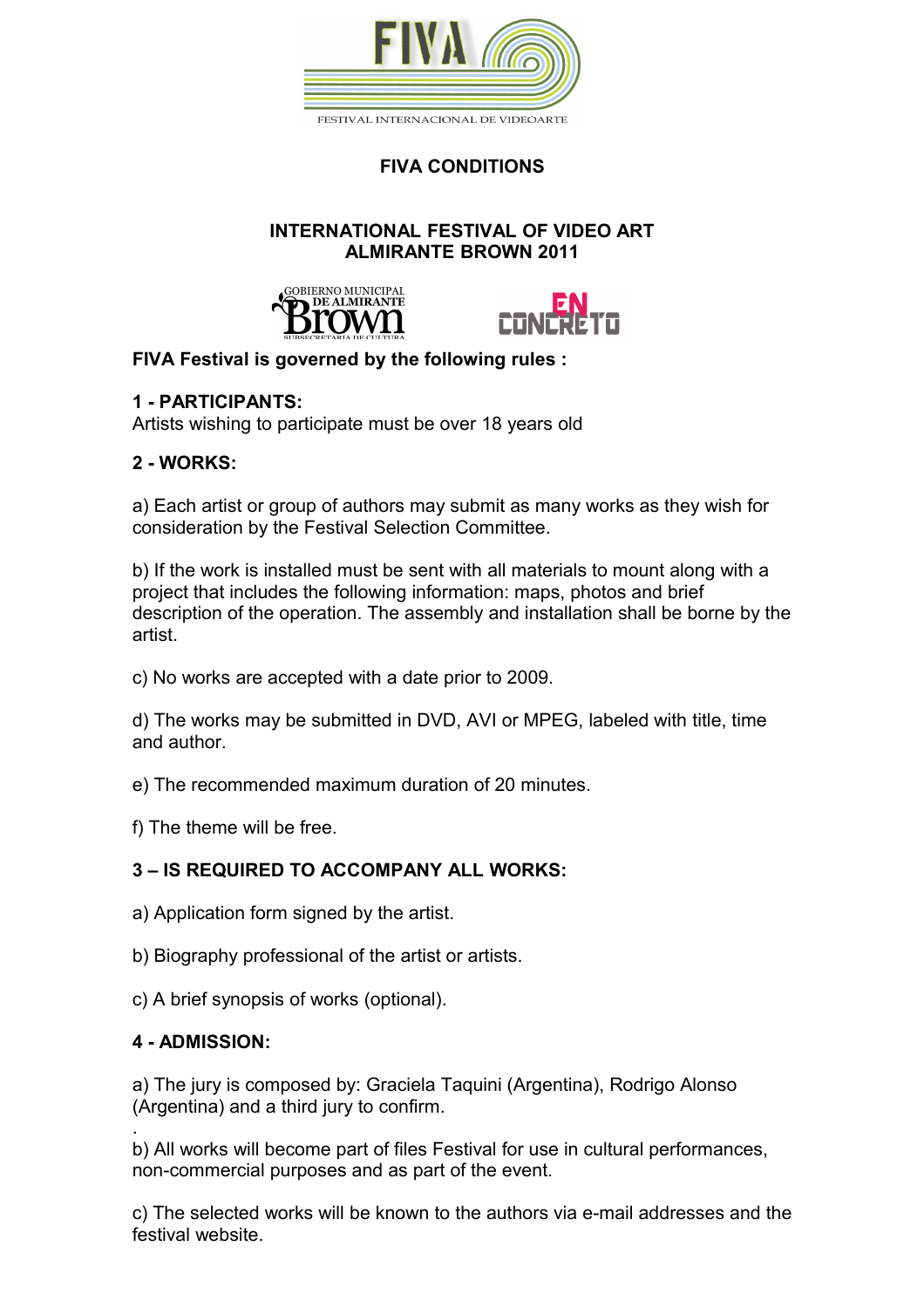### **5 - Prize:**

Will be awarded: A single 1st Prize \$ 5,000 A single 2nd Prize \$ 3,000 A single 3rd Prize \$ 1,500

The awards are denominated in Argentine currency.

### **6 - DATE OF DELIVERY:**

Works can be submitted by mail or in person until August 31, 2011 (they shall refer to the date of postmark.)

#### **7- SHIPPING ADDRESSES THE MATERIAL:**

Postal address: Venezuela 458, San Telmo, CABA, Argentina. (Postcode) 1095.

#### **8 - RETURNS:**

Works sent to the festival will not be returned to their authors. All works will become part of the projection equipment of the Festival and may be submitted for cultural and / or educational purposes (in any case commercial) in the different samples to be organized throughout the year.

#### **9 - COMMENTS:**

The organization is not liable for any accidents that may affect the works. The organizers reserve the right the exhibition of the works that may be harmful to human rights.

Taking part in the festival implies full acceptance of these rules.

**NOTE:** The omission or misrepresentation of any information requested generated exclusion from the competition.

The applications that are not complete will not be considered accepted.

www.fivafestival.com.ar

info@fivafestival.com.ar